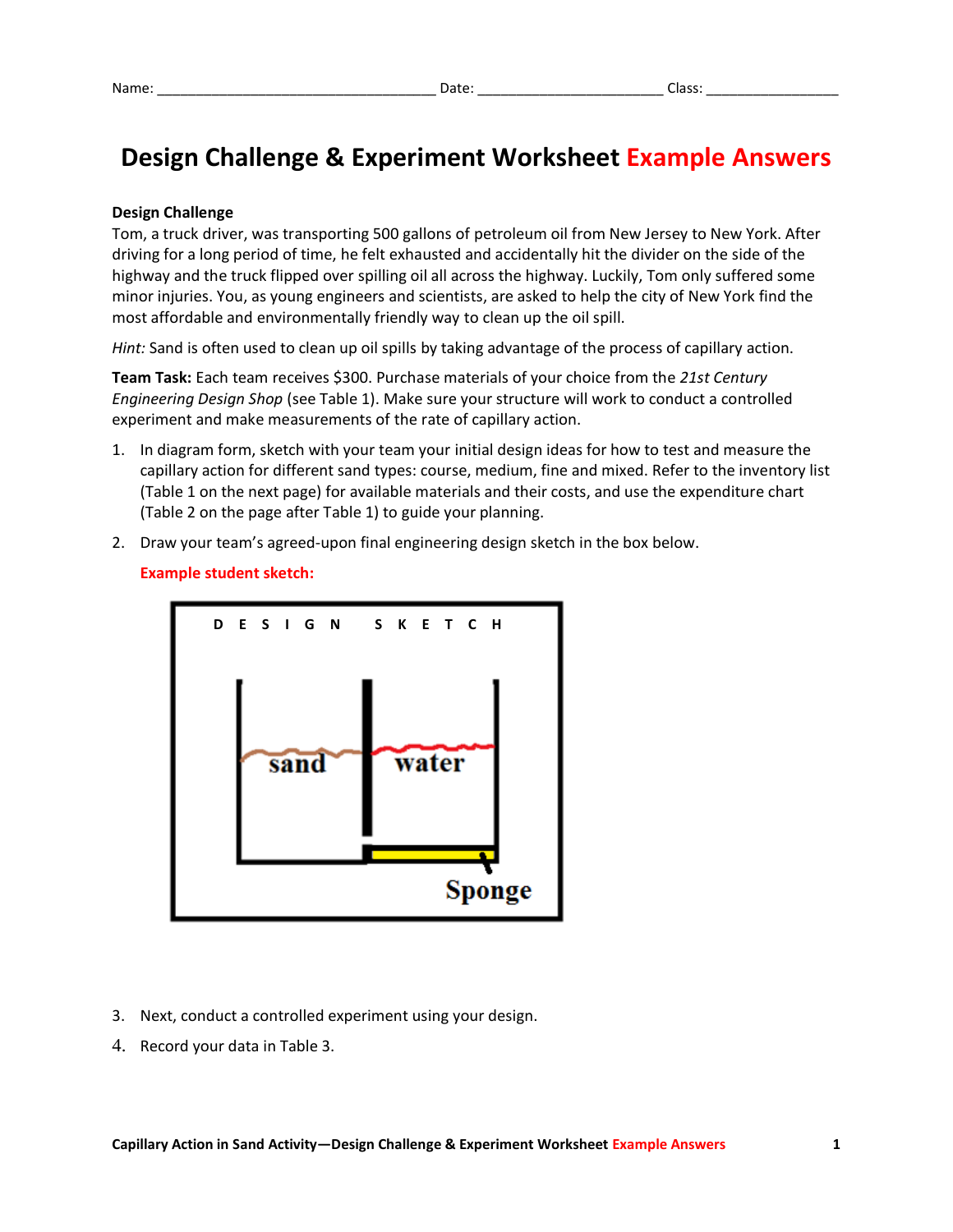| <b>Materials</b>                                    | <b>Retail Price</b> |
|-----------------------------------------------------|---------------------|
| One-time application of silicon sealant             | \$40                |
| One-time application of Elmer's Glue                | \$20                |
| 8 inches of Teflon tape                             | \$40                |
| 8 inches of scotch tape                             | \$20                |
| 8 inches of masking tape                            | \$30                |
| 8 inches of double-sided masking tape               | \$50                |
| 12 inches of string                                 | \$10                |
| Soft bath sponge                                    | \$40                |
| Cotton pads                                         | \$30                |
| 4x4 wire mesh                                       | \$20                |
| Clear plastic cup (8 oz)                            | \$40                |
| Clear plastic cup (16 oz)                           | \$50                |
| Styrofoam cup (4 oz)                                | \$10                |
| Styrofoam cup (8 oz)                                | \$20                |
| Plastic drinking straw                              | \$10                |
| Pipe cleaner                                        | \$10                |
| Popsicle stick                                      | \$10                |
| Poland spring empty water bottle (8 oz)             | \$50                |
| Poland spring empty water bottle (16.9 oz)          | \$60                |
| Empty soda bottle (2 liters)                        | \$70                |
| Clear plastic round food container with lid (16 oz) | \$80                |
| Clear plastic round food container with lid (32 oz) | \$100               |

**Table 1. Available inventory at the** *21st Century Engineering Design Shop***.**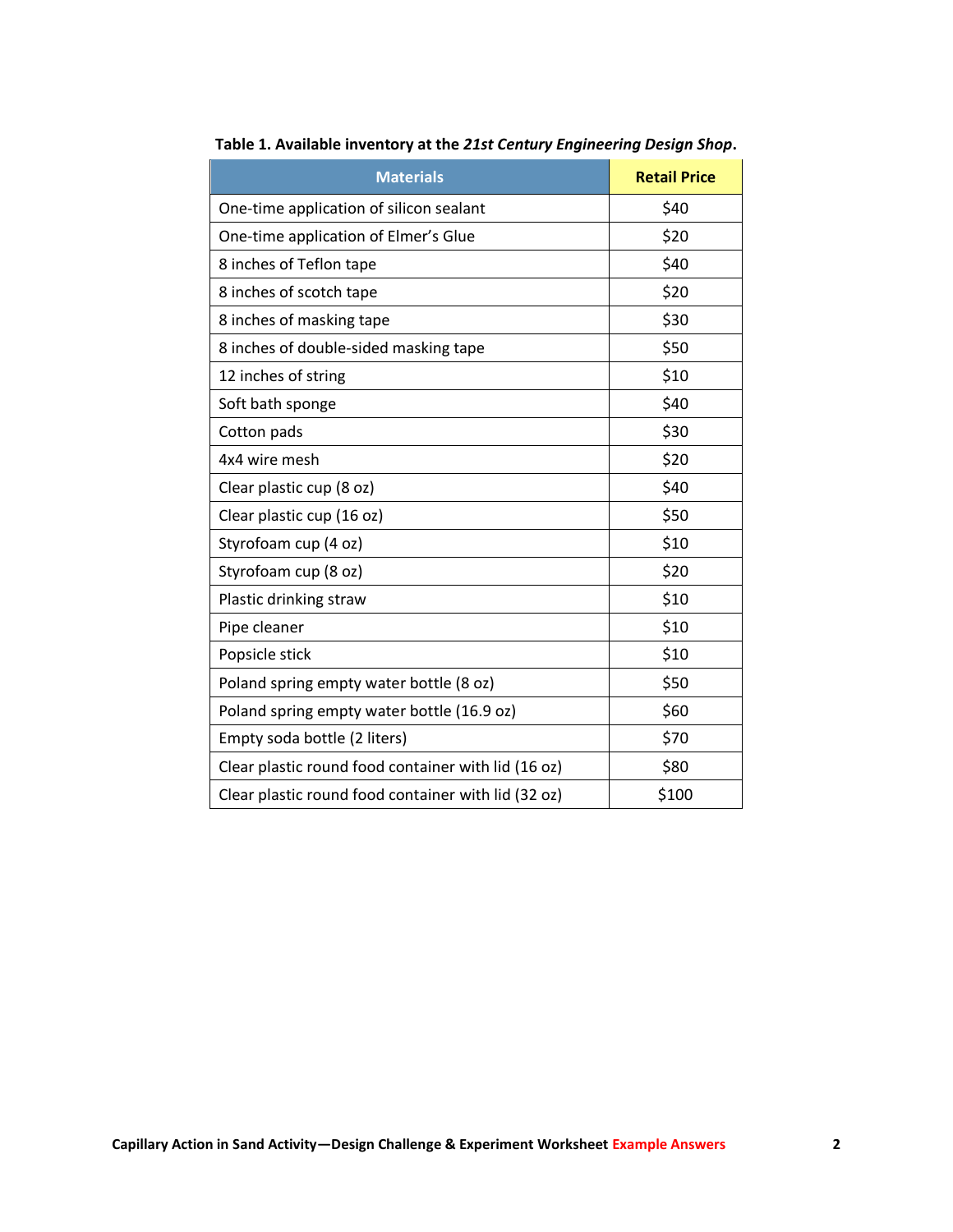# **Table 2. Expenditure chart.**

# Example answers:

| <b>Materials</b>                                      | <b>Price/Unit</b>                    | Quantity             | <b>Total Price</b> |
|-------------------------------------------------------|--------------------------------------|----------------------|--------------------|
| One-time application of silicon sealant               | \$40                                 | $\mathbf 1$          | \$40               |
| Soft bath sponge                                      | \$40                                 | $\mathbf{1}$<br>\$40 |                    |
| Clear plastic round food container with<br>lid(32 oz) | \$100                                | $\mathbf{2}$         | \$200              |
|                                                       |                                      |                      |                    |
|                                                       |                                      |                      |                    |
|                                                       |                                      |                      |                    |
|                                                       |                                      |                      |                    |
|                                                       |                                      |                      |                    |
|                                                       |                                      |                      |                    |
|                                                       |                                      |                      |                    |
|                                                       |                                      |                      |                    |
|                                                       |                                      |                      |                    |
|                                                       |                                      |                      |                    |
|                                                       |                                      |                      |                    |
|                                                       |                                      |                      |                    |
|                                                       |                                      |                      |                    |
|                                                       |                                      |                      |                    |
|                                                       | <b>Total Expenses</b><br>\$280/\$300 |                      |                    |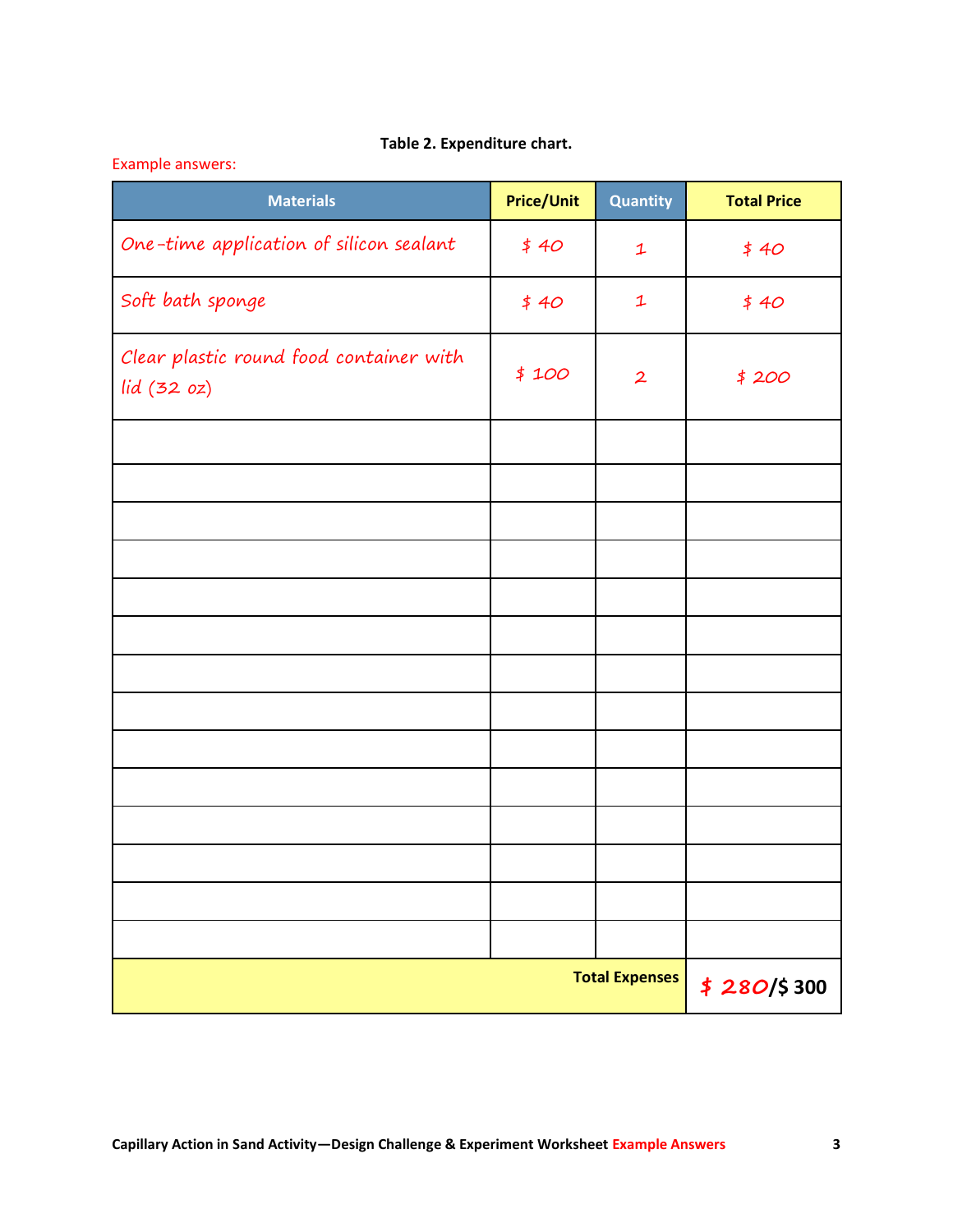| <b>Example answers:</b>  |                              |                    |                         |                         |  |  |  |  |
|--------------------------|------------------------------|--------------------|-------------------------|-------------------------|--|--|--|--|
| <b>Time</b><br>(seconds) | <b>Water Level Rise (cm)</b> |                    |                         |                         |  |  |  |  |
|                          | <b>Coarse Sand</b>           | <b>Medium Sand</b> | <b>Fine Sand</b>        | <b>Mixed</b>            |  |  |  |  |
| $\mathbf 0$              | $\pmb{0}$                    | $\pmb{0}$          | $\pmb{0}$               | $\pmb{0}$               |  |  |  |  |
| ${\bf 10}$               | $\pmb{0}$                    | $\pmb{0}$          | $\mathbf{1}$            | 0.5                     |  |  |  |  |
| 20                       | $\pmb{0}$                    | $\pmb{0}$          | 1.2                     | 1.2                     |  |  |  |  |
| 30                       | 0.3                          | 0.5                | 1.8                     | 2.5                     |  |  |  |  |
| 40                       | 0.4                          | 0.6                | $\overline{2}$          | 2.7                     |  |  |  |  |
| 50                       | 0.6                          | $\mathbf{1}$       | 2.1                     | 3.4                     |  |  |  |  |
| 60                       | 0.7                          | 1.2                | 3                       | $\overline{\mathbf{4}}$ |  |  |  |  |
| 70                       | 1.0                          | 1.3                | 3.1                     | 4.5                     |  |  |  |  |
| 80                       | 1.1                          | 1.5                | 3.2                     | 5.4                     |  |  |  |  |
| 90                       | 1.3                          | $\overline{2}$     | 3.3                     | 5.4                     |  |  |  |  |
| 100                      | 1.5                          | $\overline{2}$     | 3.5                     | 5.7                     |  |  |  |  |
| 110                      | 1.6                          | 2.1                | 3.8                     | 6.2                     |  |  |  |  |
| 120                      | 1.8                          | 2.5                | $\overline{4}$          | 6.5                     |  |  |  |  |
| 130                      | 1.8                          | 2.5                | $\overline{4}$          | 6.5                     |  |  |  |  |
| 140                      | 1.8                          | 2.5                | $\overline{\mathbf{4}}$ | 6.5                     |  |  |  |  |
| 150                      | 1.8                          | 2.5                | $\overline{4}$          | 6.5                     |  |  |  |  |
| 160                      | 1.8                          | 2.5                | $\overline{4}$          | 6.5                     |  |  |  |  |
| 170                      | 1.8                          | 2.5                | $\overline{4}$          | 6.5                     |  |  |  |  |
| 180                      | 1.8                          | 2.5                | $\overline{4}$          | 6.5                     |  |  |  |  |

# **Table 3. Data chart of rate of capillary action in sand.**